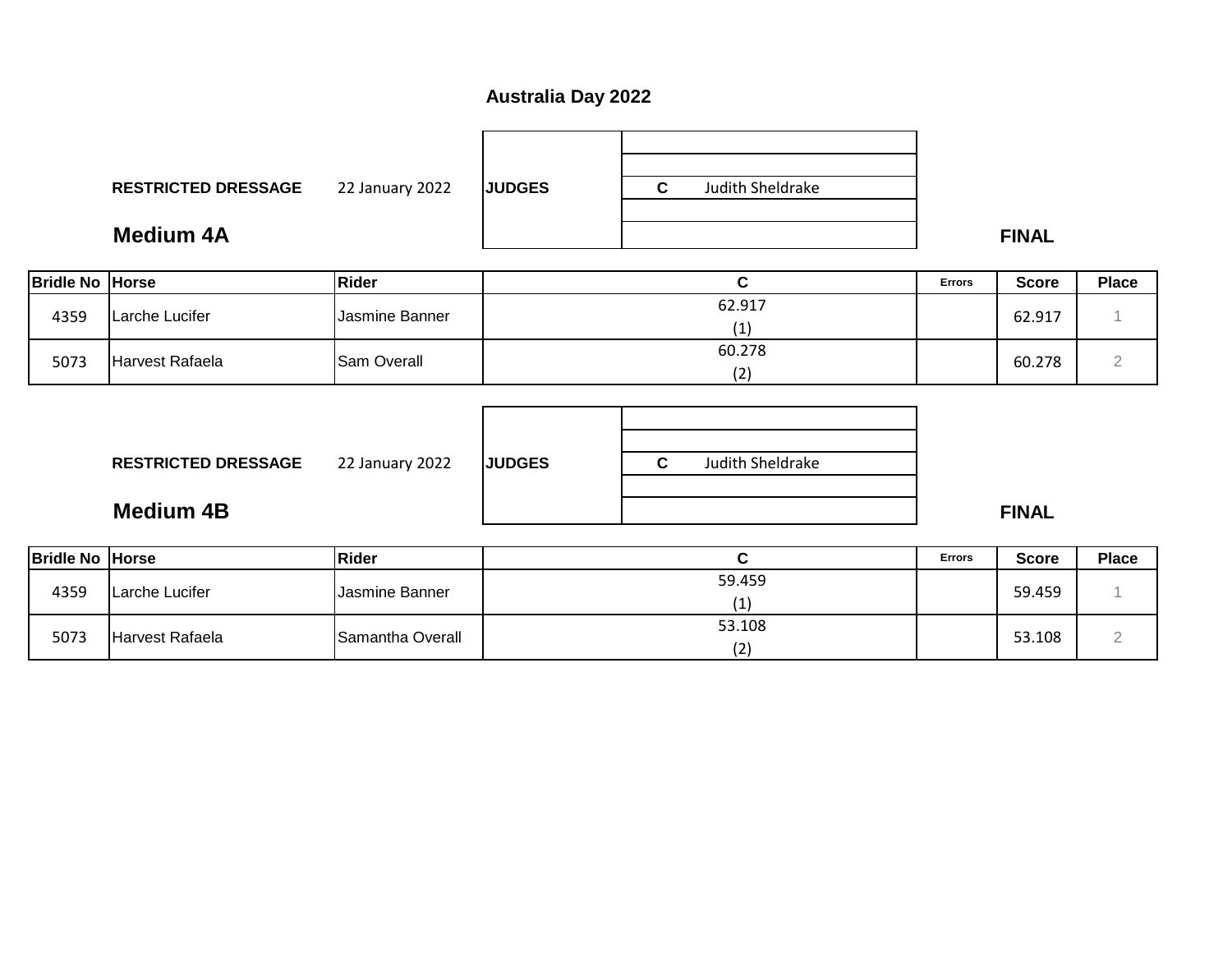| <b>RESTRICTED DRESSAGE</b> | 22 January 2022 | <b>JUDGES</b> | Judith Sheldrake |              |
|----------------------------|-----------------|---------------|------------------|--------------|
| <b>Elementary 3A</b>       |                 |               |                  | <b>FINAL</b> |

| <b>Bridle No Horse</b>           |                         | <b>Rider</b>   |        | <b>Errors</b> | <b>Score</b> | <b>Place</b> |
|----------------------------------|-------------------------|----------------|--------|---------------|--------------|--------------|
| Good Golly Ollie<br>6233         |                         | Sally Isberg   | 64.583 |               | 64.583       |              |
|                                  |                         | (1)            |        |               |              |              |
| Allambie Park Belladonna<br>6197 | <b>Ashleigh Overall</b> | 61.806         |        | 61.806        | っ            |              |
|                                  |                         | (2)            |        |               |              |              |
|                                  |                         | Jasmine Banner | 60.833 |               |              | 3            |
| Regal Luxe<br>6152               |                         | (3)            |        | 60.833        |              |              |
| Dryandri Jazminum<br>6029        |                         | Kirsten Leslie | 60.556 |               | 60.556       | 4            |
|                                  |                         |                | (4)    |               |              |              |

| <b>RESTRICTED DRESSAGE</b> | 22 January 2022 | <b>JUDGES</b> | Judith Sheldrake |              |
|----------------------------|-----------------|---------------|------------------|--------------|
| <b>Elementary 3B - Snr</b> |                 |               |                  | <b>FINAL</b> |

| <b>Bridle No Horse</b> |                         | Rider          |               | <b>Errors</b> | <b>Score</b> | <b>Place</b>   |
|------------------------|-------------------------|----------------|---------------|---------------|--------------|----------------|
| 6152                   | Regal Luxe              | Jasmine Banner | 63.250        |               | 63.250       |                |
| 6029                   | Dryandri Jazminum       | Kirsten Leslie | 61.875<br>(2) |               | 61.875       | $\overline{2}$ |
| 6233                   | <b>Good Golly Ollie</b> | Sally Isberg   | 59.500<br>(3) |               | 59.500       | 3              |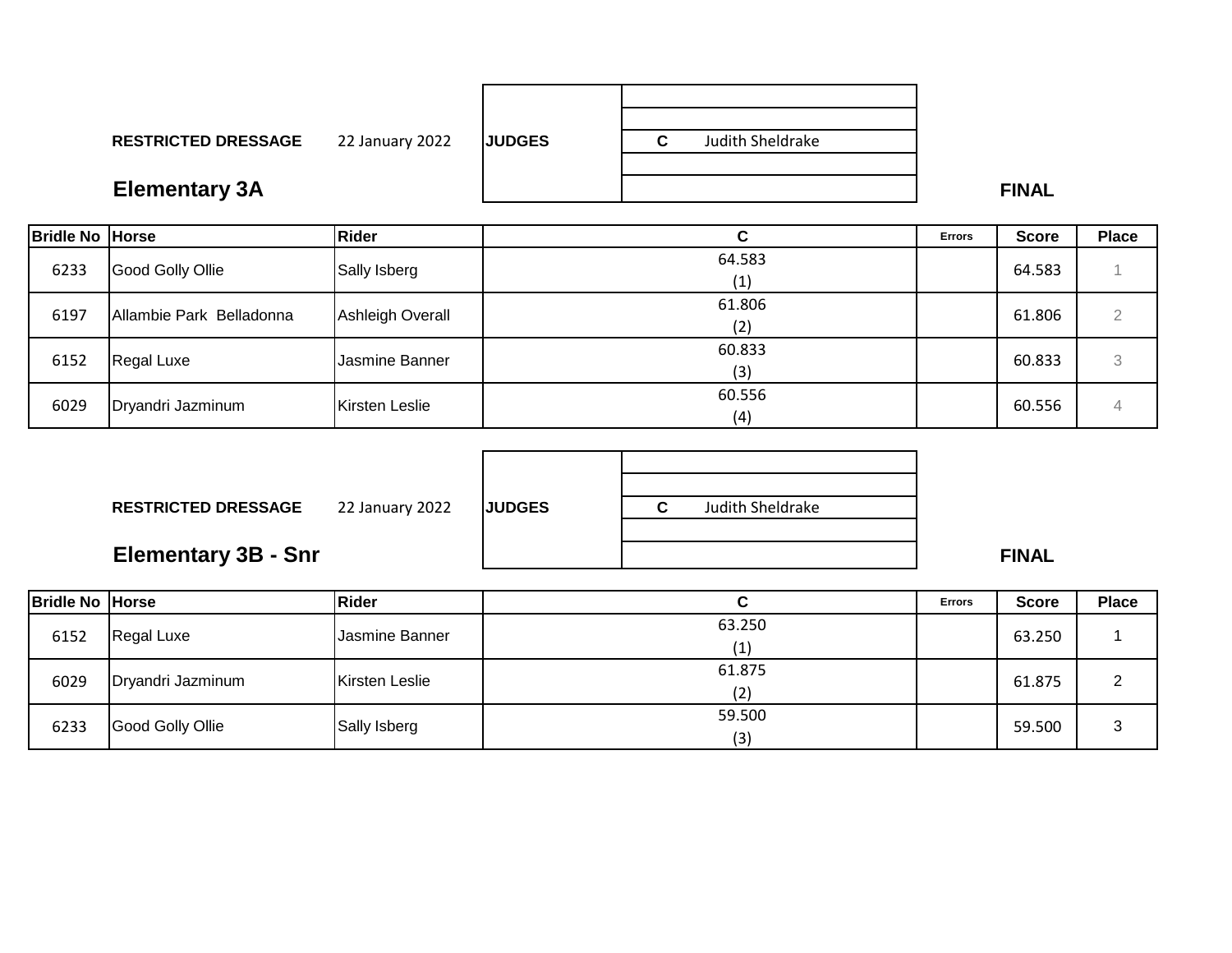|                 | <b>RESTRICTED DRESSAGE</b><br><b>Elementary 3B - YR</b> | 22 January 2022 | <b>JUDGES</b> | $\mathbf c$ | Judith Sheldrake |               | <b>FINAL</b> |              |
|-----------------|---------------------------------------------------------|-----------------|---------------|-------------|------------------|---------------|--------------|--------------|
| Bridle No Horse |                                                         | <b>Rider</b>    |               |             | C                | <b>Errors</b> | <b>Score</b> | <b>Place</b> |
| 423             | Powderbark Charlotte                                    | Lawla May       |               |             | 57.875<br>(1)    |               | 57.875       |              |
|                 |                                                         |                 |               |             |                  |               |              |              |
|                 | <b>RESTRICTED DRESSAGE</b>                              | 22 January 2022 | <b>JUDGES</b> | C           | Judith Sheldrake |               |              |              |

# **Elementary 3B - Jnr FINAL**

| <b>Bridle No Horse</b> |                          | Rider                   |        | <b>Errors</b> | <b>Score</b> | <b>Place</b> |
|------------------------|--------------------------|-------------------------|--------|---------------|--------------|--------------|
| 6197                   | Allambie Park Belladonna | <b>Ashleigh Overall</b> | 58.750 |               | 58.750       |              |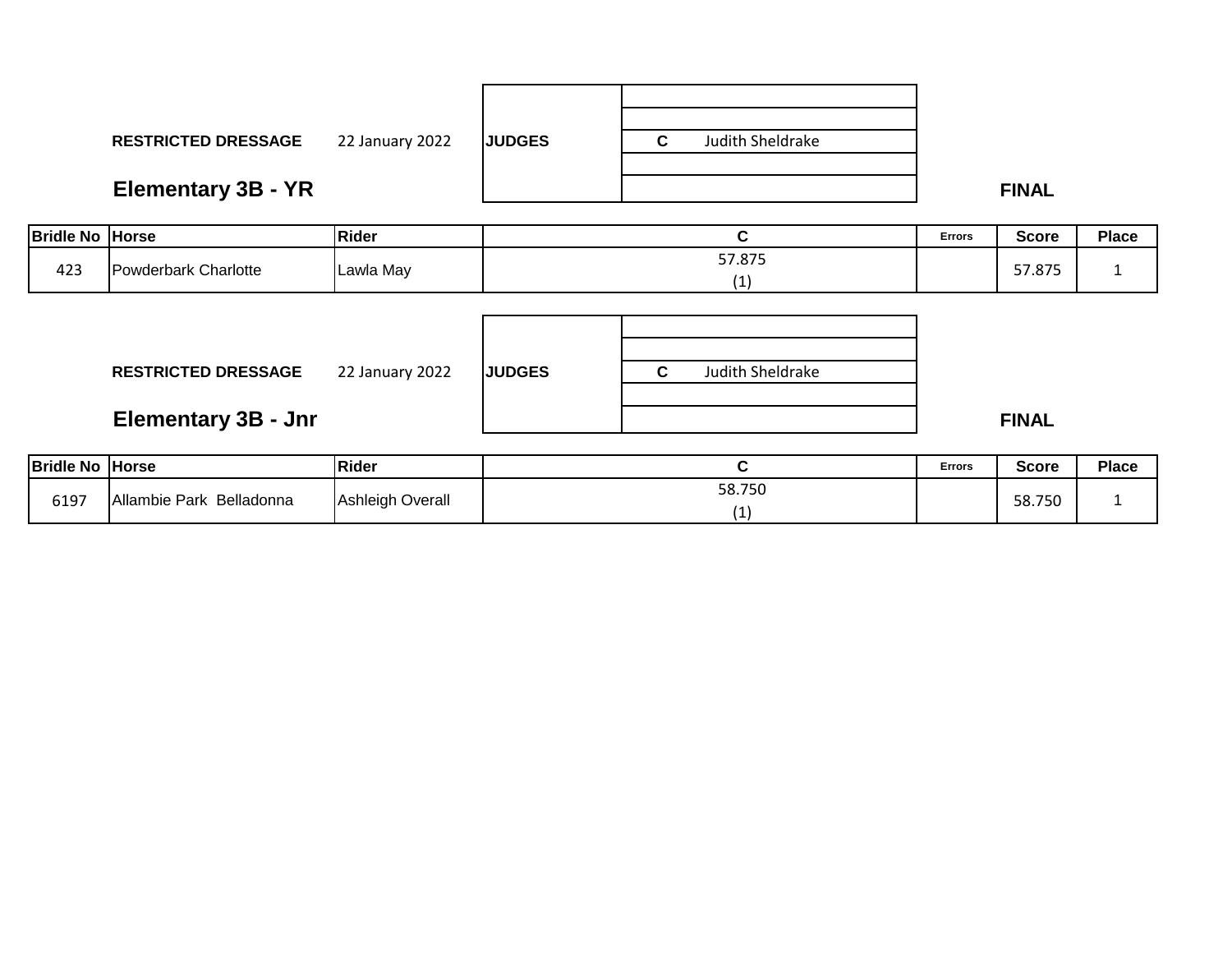| <b>RESTRICTED DRESSAGE</b> | 22 January 2022 | <b>JUDGES</b> | Judith Sheldrake |              |
|----------------------------|-----------------|---------------|------------------|--------------|
| <b>Novice 2A</b>           |                 |               |                  | <b>FINAL</b> |

| <b>Bridle No Horse</b>         |                        | <b>Rider</b>          | C      | <b>Errors</b> | <b>Score</b> | <b>Place</b>   |
|--------------------------------|------------------------|-----------------------|--------|---------------|--------------|----------------|
| 6225                           | Aw Luda Arabesque      | Vanessa Lines         | 68.036 |               | 68.036       |                |
|                                |                        |                       | (1)    |               |              |                |
| 6158                           | Threepenny Magic       | Isla Mcdonald         | 65.714 |               | 65.714       | $\overline{2}$ |
|                                |                        | (2)                   |        |               |              |                |
| 163<br>Swagman                 |                        | 63.929                |        | 63.929        | 3            |                |
|                                | Vanessa Lines          | (3)                   |        |               |              |                |
| Cards Of Sefton<br>6135        |                        | <b>Grace McDonald</b> | 62.143 |               | 62.143       |                |
|                                |                        | $(=4)$                |        |               | $=4$         |                |
|                                |                        | Karen Ruzsicska       | 62.143 |               |              | $=4$           |
| 6208                           | Monsoonal              |                       | $(=4)$ |               | 62.143       |                |
|                                |                        | Janet Russell         | 61.071 |               |              |                |
| 365                            | Sassy                  |                       | (6)    |               | 61.071       | 6              |
|                                | <b>DEA Midas Touch</b> |                       | 58.750 |               |              | $\overline{7}$ |
| 6105                           |                        | Alia Schmidt          | (7)    |               | 58.750       |                |
|                                |                        |                       | 54.286 |               |              |                |
| <b>Midnight Marvel</b><br>6168 |                        | Sophie Carlton<br>(8) |        |               | 54.286       | 8              |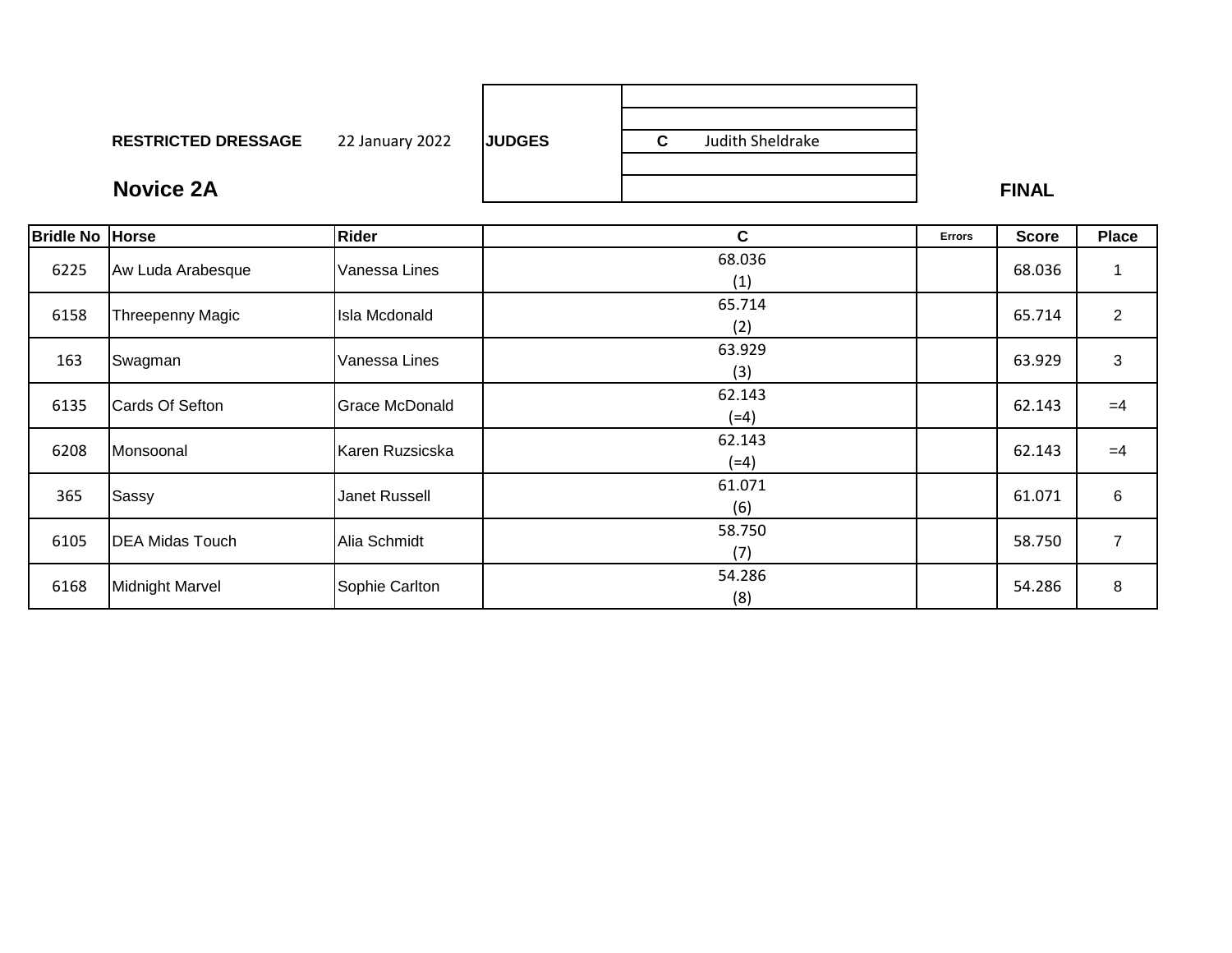| <b>RESTRICTED DRESSAGE</b> | 22 January 2022 | <b>JUDGES</b> | C | Judith Sheldrake |              |
|----------------------------|-----------------|---------------|---|------------------|--------------|
| Novice 2B - Snr            |                 |               |   |                  | <b>FINAL</b> |

| <b>Bridle No Horse</b> |                   | <b>Rider</b>         | C.            | <b>Errors</b> | <b>Score</b> | <b>Place</b>   |
|------------------------|-------------------|----------------------|---------------|---------------|--------------|----------------|
| 6225                   | Aw Luda Arabesque | Vanessa Lines        | 63.824<br>(1) |               | 63.824       |                |
| 163                    | Swagman           | Vanessa Lines        | 61.765<br>(2) |               | 61.765       | $\overline{2}$ |
| 6152                   | <b>Regal Luxe</b> | Jasmine Banner       | 61.618<br>(3) |               | 61.618       | 3              |
| 6208                   | Monsoonal         | Karen Ruzsicska      | 61.324<br>(4) |               | 61.324       | 4              |
| 6158                   | Threepenny Magic  | Isla Mcdonald        | 60.735<br>(5) |               | 60.735       | 5              |
| 365                    | Sassy             | <b>Janet Russell</b> | 58.824<br>(6) |               | 58.824       | 6              |

| <b>RESTRICTED DRESSAGE</b> | 22 January 2022 | <b>JUDGES</b> | Judith Sheldrake |              |
|----------------------------|-----------------|---------------|------------------|--------------|
| Novice 2B - YR             |                 |               |                  | <b>FINAL</b> |

| <b>Bridle No Horse</b> |                 | Rider          |        | <b>Errors</b> | <b>Score</b> | <b>Place</b> |
|------------------------|-----------------|----------------|--------|---------------|--------------|--------------|
| 6135                   | Cards Of Sefton | Grace McDonald | 59.706 |               | 59.706       |              |
|                        |                 |                |        |               |              |              |
|                        | DEA Midas Touch | Alia Schmidt   | 59.412 |               | 59.412       |              |
| 6105                   |                 |                |        |               |              |              |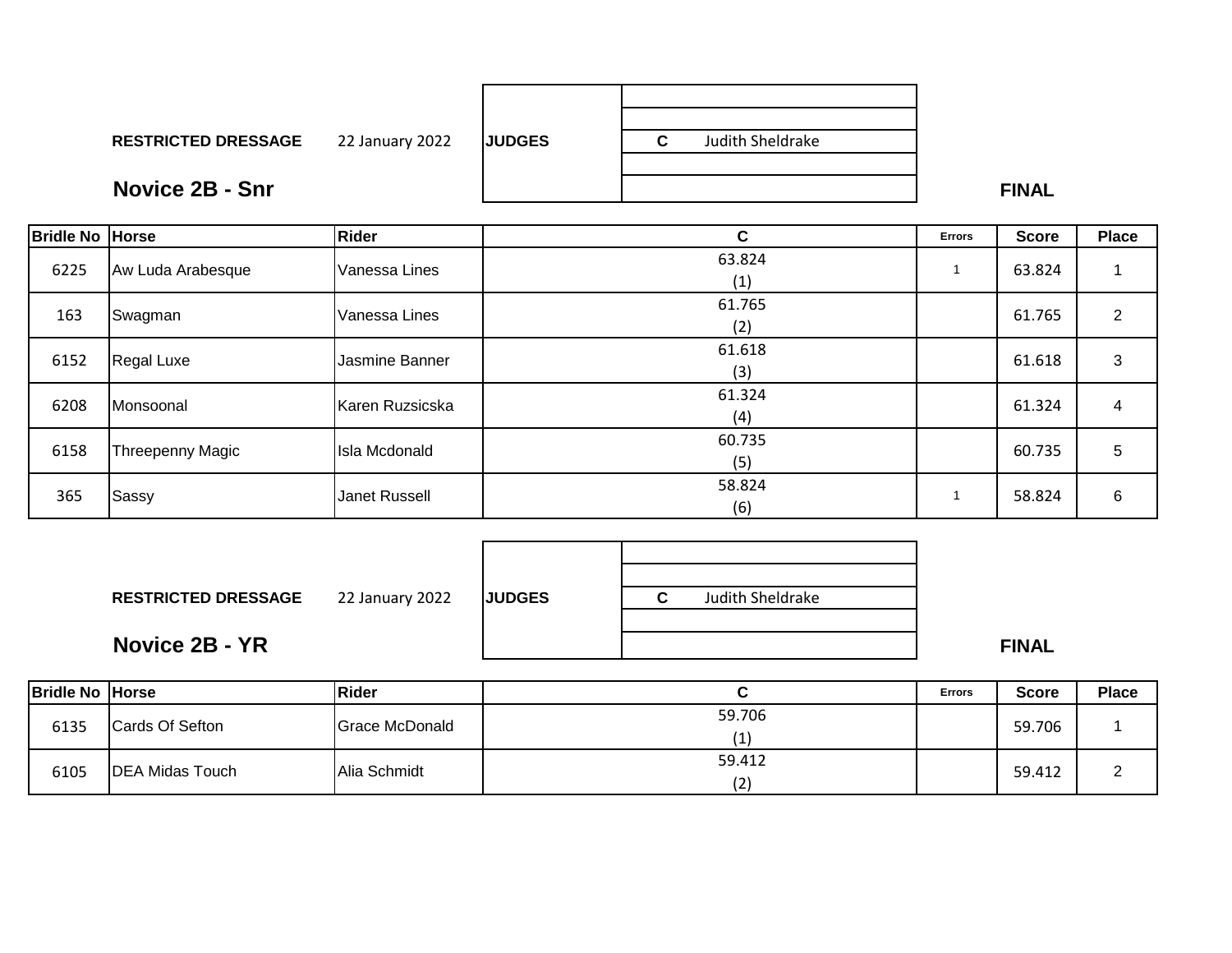| <b>RESTRICTED DRESSAGE</b> | 22 January 2022 | <b>JUDGES</b> | Anna Thompson |              |
|----------------------------|-----------------|---------------|---------------|--------------|
| <b>Preliminary 1A</b>      |                 |               |               | <b>FINAL</b> |

| <b>Bridle No</b> | <b>Horse</b>           | <b>Rider</b>            | $\mathbf{C}$ | <b>Errors</b> | <b>Score</b> | <b>Place</b>   |
|------------------|------------------------|-------------------------|--------------|---------------|--------------|----------------|
| 6183             | Tindara Kayno          | <b>Taylor Quill</b>     | 64.200       |               | 64.200       | $\mathbf 1$    |
|                  |                        |                         | (1)          |               |              |                |
| 6044             | <b>Coniston Doll</b>   | Louisa Spicer           | 63.600       |               | 63.600       | $\overline{2}$ |
|                  |                        |                         | (2)          |               |              |                |
| 6168             | <b>Midnight Marvel</b> | Sophie Carlton          | 61.600       |               | 61.600       | 3              |
|                  |                        |                         | (3)          |               |              |                |
| 437              | Opus Magnum            | Sally Isberg            | 61.200       |               | 61.200       | 4              |
|                  |                        |                         | (4)          |               |              |                |
| 116              | Mindi                  | Aly Connochie           | 60.800       |               | 60.800       | 5              |
|                  |                        |                         | (5)          |               |              |                |
| 435              | Murrihy Park Scrappy   | Kiya Murrihy            | 60.000       |               | 60.000       | 6              |
|                  |                        |                         | (6)          |               |              |                |
| 438              | Arrow                  | <b>Harrison Branson</b> | 58.600       |               | 58.600       | $\overline{7}$ |
|                  |                        |                         | (7)          |               |              |                |
| 6195             | Dancing Boy            | <b>Teresa Hall</b>      | 57.800       |               | 57.800       | 8              |
|                  |                        |                         | (8)          |               |              |                |
| 6236             | Mt Weld Resilience     | <b>Luke Purtill</b>     | 56.600       |               | 56.600       | $=9$           |
|                  |                        |                         | $(=9)$       |               |              |                |
| 434              | Murrihy Park Hugo Boss | Marli Murrihy           | 56.600       |               | 56.600       | $=9$           |
|                  |                        |                         | $(=9)$       |               |              |                |
| 422              | Dryandri Toru          | Kirsten Leslie          | 56.200       |               | 56.200       | 11             |
|                  |                        |                         | (11)         |               |              |                |
| 416              | Country                | Jessica Hughes          | 54.000       |               | 54.000       | 12             |
|                  |                        |                         | (12)         |               |              |                |
| 6243             | El Gems Black Beauty   | Alexandra Mudd          | 53.200       |               | 53.200       | 13             |
|                  |                        |                         | (13)         |               |              |                |
| 724              | Swaggie                | Vanessa Lines           |              |               | <b>SCR</b>   |                |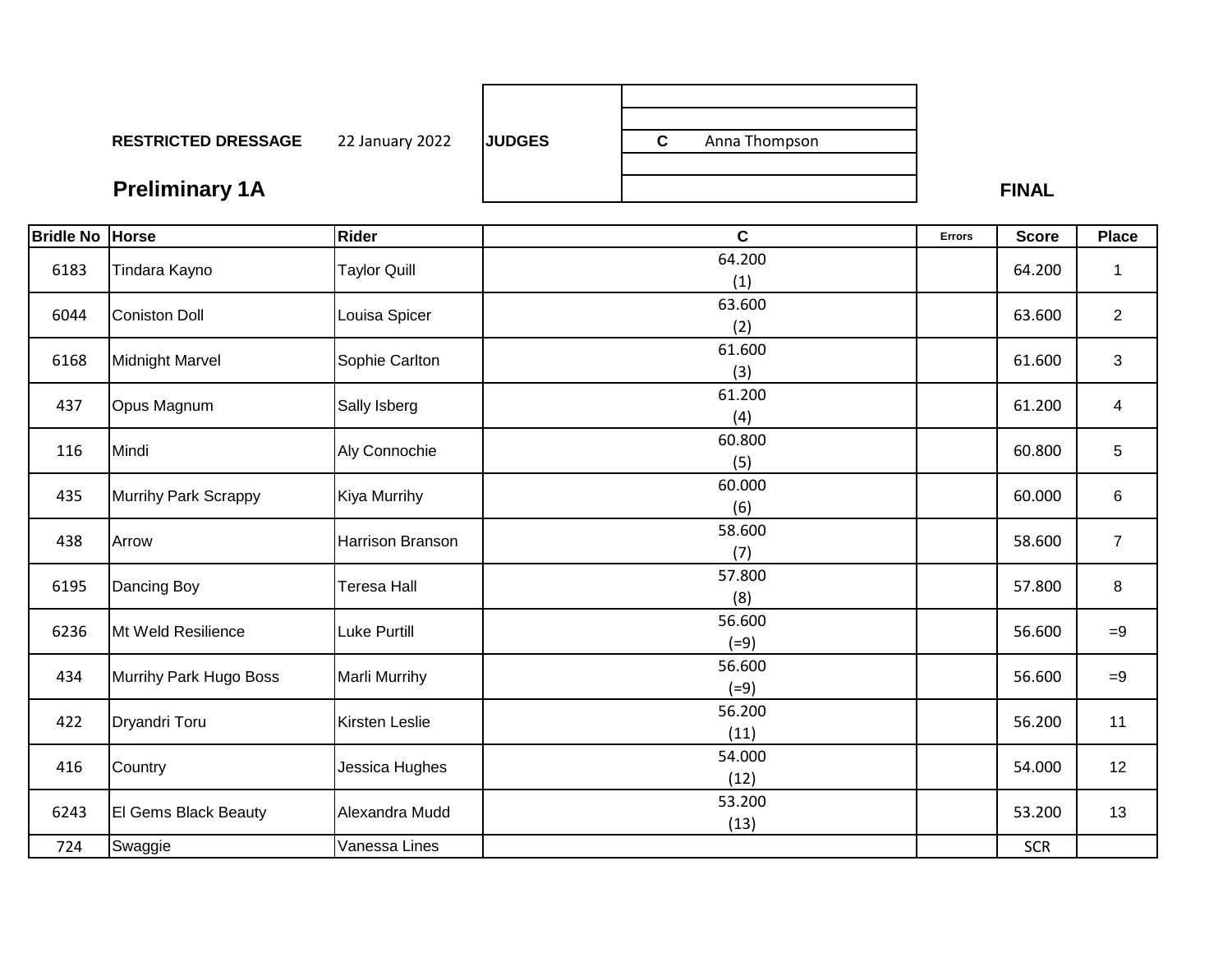| <b>RESTRICTED DRESSAGE</b>  | 22 January 2022 | <b>JUDGES</b> | Anna Thompson |
|-----------------------------|-----------------|---------------|---------------|
| <b>Preliminary 1B - Snr</b> |                 |               |               |

| <b>Bridle No Horse</b> |                             | <b>Rider</b>        | $\mathbf{C}$ | <b>Errors</b> | <b>Score</b> | <b>Place</b>   |
|------------------------|-----------------------------|---------------------|--------------|---------------|--------------|----------------|
| 437                    | Opus Magnum                 | Sally Isberg        | 63.929       |               | 63.929       |                |
|                        |                             |                     | (1)          |               |              |                |
| 116                    | Mindi                       | <b>Aly Conochie</b> | 63.036       | 1             | 63.036       | $\overline{2}$ |
|                        |                             |                     | (2)          |               |              |                |
| 422                    | Dryandri Toru               | Kirsten Leslie      | 60.893       |               | 60.893       | $\mathbf{3}$   |
|                        |                             |                     | (3)          |               |              |                |
| 6195                   | Dancing Boy                 | Teresa Hall         | 60.179       |               | 60.179       | 4              |
|                        |                             |                     | (4)          |               |              |                |
| 444                    | Diesel                      | <b>Kate Todd</b>    | 59.286       | 59.286        | 5            |                |
|                        |                             |                     | (5)          |               |              |                |
| 6168                   | <b>Midnight Marvel</b>      | Sophie Carlton      | 58.214       |               | 58.214       | 6              |
|                        |                             |                     | (6)          |               |              |                |
| 6243                   | <b>El Gems Black Beauty</b> | Alexandra Mudd      | 57.679       |               | 57.679       | $\overline{7}$ |
|                        |                             |                     | (7)          |               |              |                |
| 441                    | Macgyver                    | Tammy Shepherd      | 57.143       |               | 57.143       | 8              |
|                        |                             |                     | (8)          |               |              |                |
| 6203                   | Pinball Wizard Tommi        | <b>Kate Todd</b>    | 51.250       |               | 51.250       | 9              |
|                        |                             |                     | (9)          |               |              |                |
| 6044                   | Coniston Doll               | Louisa Spicer       |              |               | <b>SCR</b>   |                |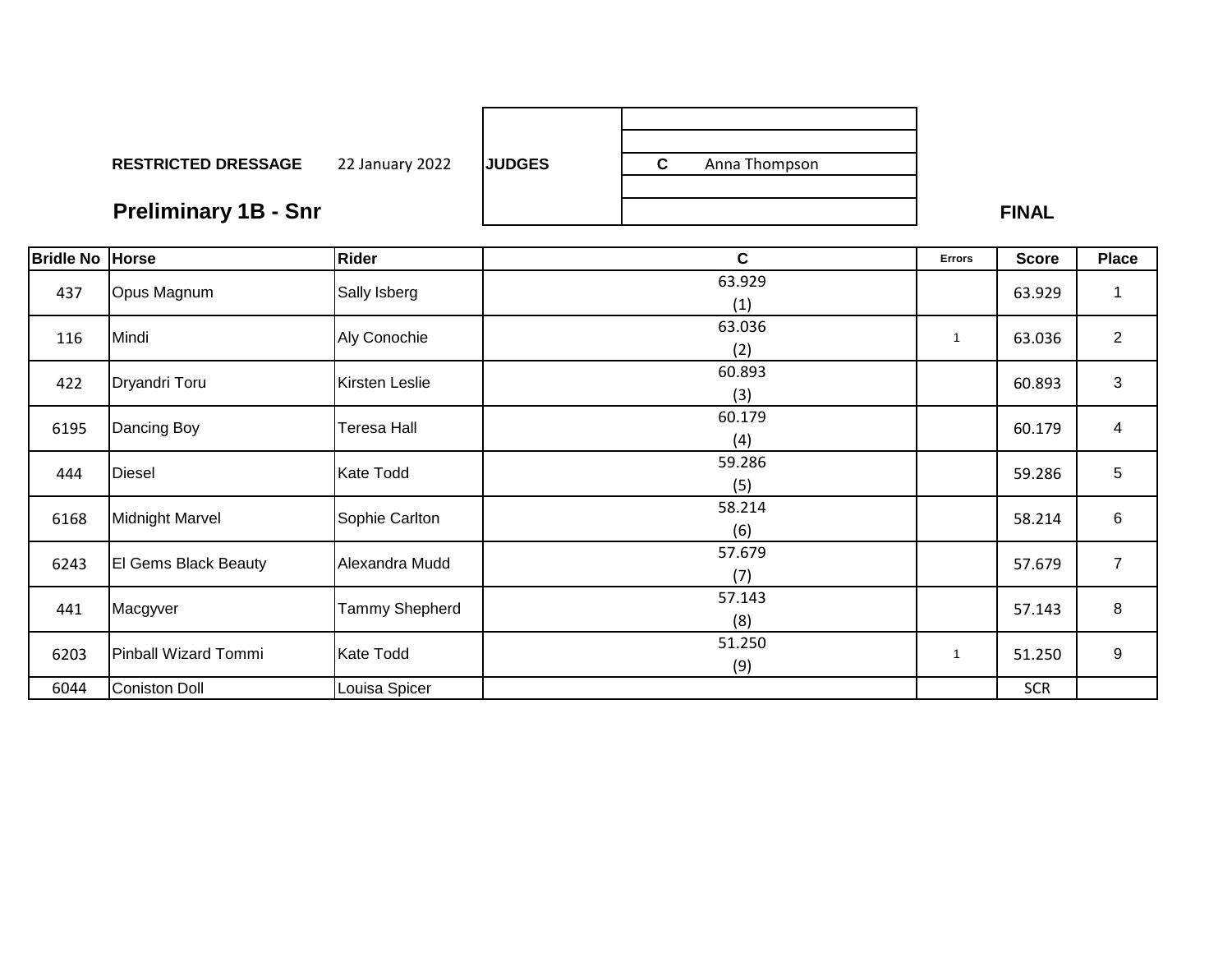| <b>RESTRICTED DRESSAGE</b> | 22 January 2022 | <b>JUDGES</b> | ື | Anna Thompson |              |
|----------------------------|-----------------|---------------|---|---------------|--------------|
| <b>Preliminary 1B - YR</b> |                 |               |   |               | <b>FINAL</b> |

**Bridle No Horse Rider C Errors Score Place** 6105 DEA Midas Touch Alia Schmidt 60.714 (1)  $\begin{bmatrix} 60.714 & 1 \end{bmatrix}$ Findara Kayno **Taylor Quill** 59.643 (2) 1 59.643 2

| <b>RESTRICTED DRESSAGE</b>  | 22 January 2022 | <b>JUDGES</b> | Anna Thompson |              |
|-----------------------------|-----------------|---------------|---------------|--------------|
| <b>Preliminary 1B - Jnr</b> |                 |               |               | <b>FINAL</b> |

| <b>Bridle No Horse</b> |                        | <b>Rider</b>         |               | <b>Errors</b> | <b>Score</b> | <b>Place</b> |
|------------------------|------------------------|----------------------|---------------|---------------|--------------|--------------|
| 438                    | Arrow                  | Harrison Branson     | 58.036<br>(1) |               | 58.036       |              |
| 435                    | Murrihy Park Scrappy   | Kiya Murrihy         | 56.071<br>(2) |               | 56.071       | 2            |
| 434                    | Murrihy Park Hugo Boss | <b>Marli Murrihy</b> | 55.714<br>(3) |               | 55.714       | 3            |
| 439                    | The Schwarzenegger     | Layne Martin         | 54.464<br>(4) |               | 54.464       | 4            |